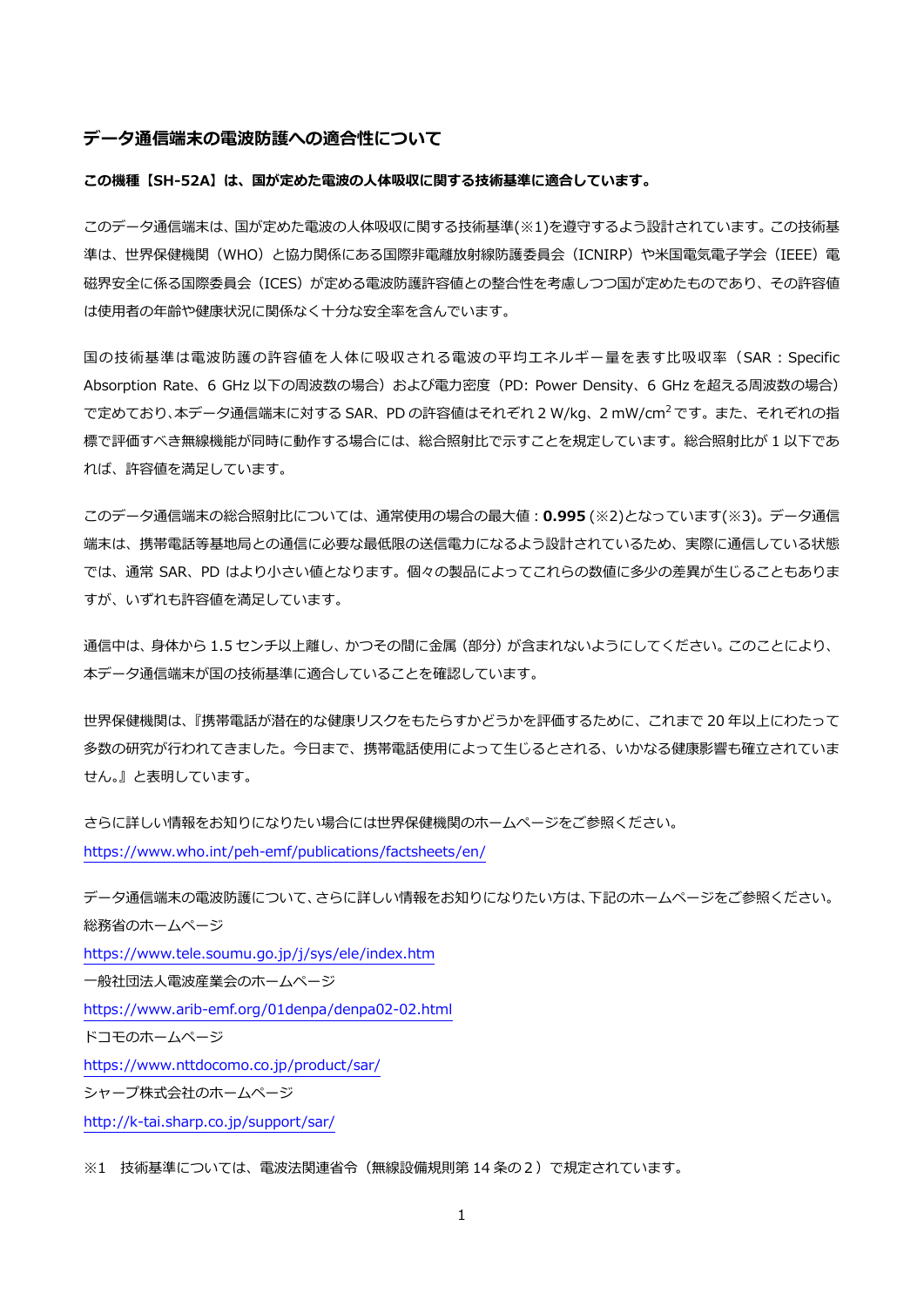- ※2 5G/LTE/FOMA と同時に使用可能な無線機能を含みます。
- ※3 このデータ通信端末の総合照射比を算出するために使用した値は、SAR 0.865 W/kg、PD 1.125 mW/cm<sup>2</sup>です。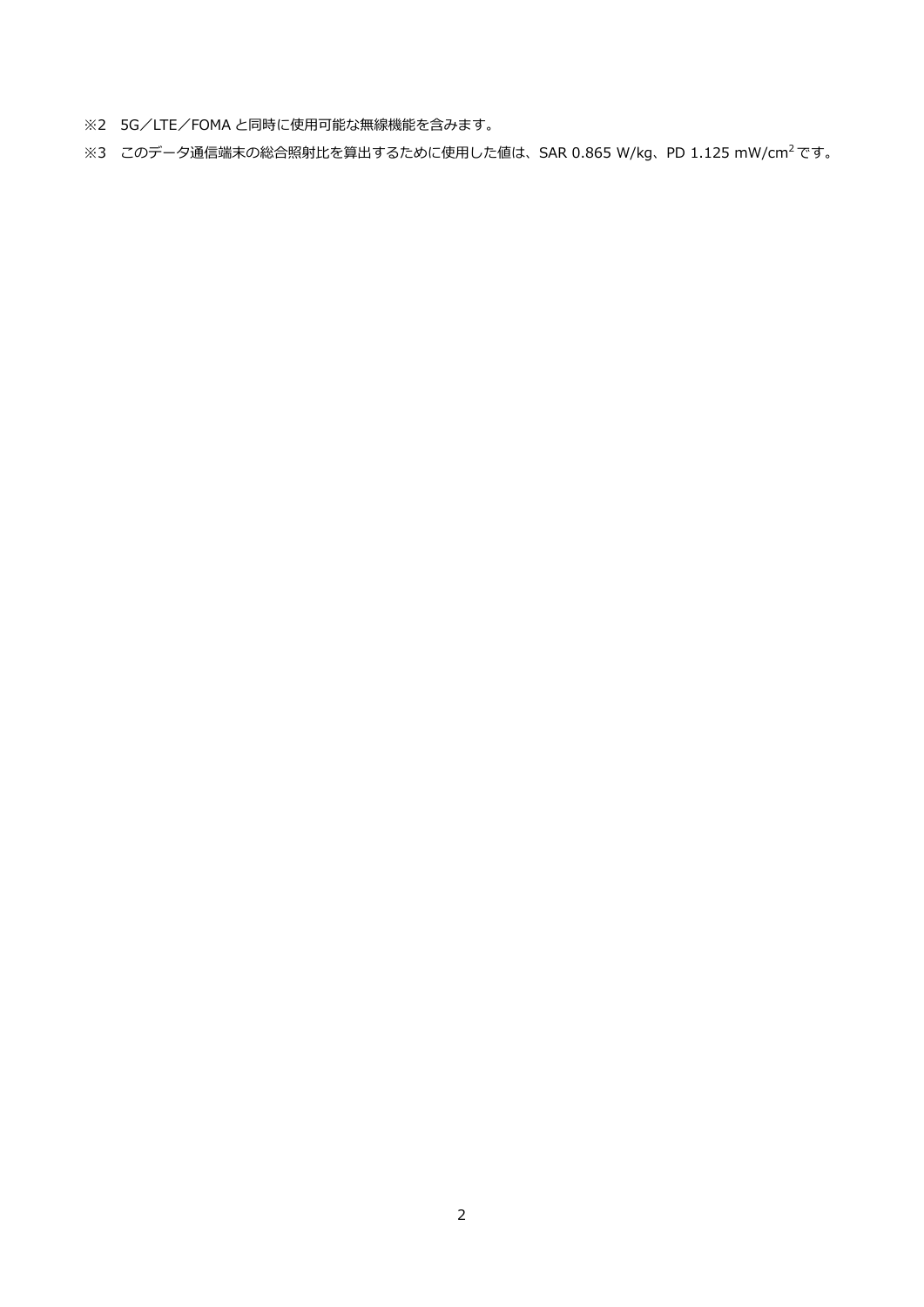## **Compliance Information on Human Exposure to Radio Waves of Mobile Terminals**

# **This model [SH-52A] device complies with the Japanese technical regulations regarding human exposure to radio waves.**

This device was designed in observance of the Japanese technical regulations regarding human exposure to radio waves (\*1). These technical regulations are consistent with the limits of human exposure to radio waves established by the International Commission on Non-Ionizing Radiation Protection (ICNIRP), which is in collaboration with the World Health Organization (WHO), and the International Committee on Electromagnetic Safety (ICES) in the IEEE. The permissible limits include substantial safety margins designed to assure the safety of all persons, regardless of age and health conditions.

The technical regulations set out the limits of exposure to radio waves as the SAR (Specific Absorption Rate, for up to 6 GHz) and the PD (Power Density, for above 6 GHz), and the limits for the SAR and the PD for mobile terminals are 2 W/kg and 2 mW/cm<sup>2</sup>, respectively. If mobile terminal supports simultaneous transmission of the frequency bands which should be evaluated in the SAR and PD, the technical regulations require that the Total Exposure Ratio (TER) should be used to indicate its compliance. The TER of less than or equal to 1 indicates the mobile terminal satisfies the limits.

The TER for this device when tested for intended use described in the instruction manual is **0.995** (\*2) (\*3). There may be slight differences of the SAR and PD values in individual product, but they all satisfy the limits. The actual values of SAR and PD of this device while operating can be well below the indicated above. This is due to automatic changes in the power level of the device to ensure it only uses the minimum power required to access the network.

During communication, please keep the device farther than 1.5 cm away from your body without including any metals. This device is certified the compliance with the Japanese technical regulations.

The World Health Organization has stated that "a large number of studies have been performed over the last two decades to assess whether mobile phones pose a potential health risk. To date, no adverse health effects have been established as being caused by mobile phone use."

Please refer to the WHO website if you would like more detailed information. https://www.who.int/peh-emf/publications/factsheets/en/

Please refer to the websites listed below if you would like more detailed information regarding protection against human exposure to radio waves.

Ministry of Internal Affairs and Communications Website:

https://www.tele.soumu.go.jp/e/sys/ele/index.htm

Association of Radio Industries and Businesses Website:

https://www.arib-emf.org/01denpa/denpa02-02.html (in Japanese only)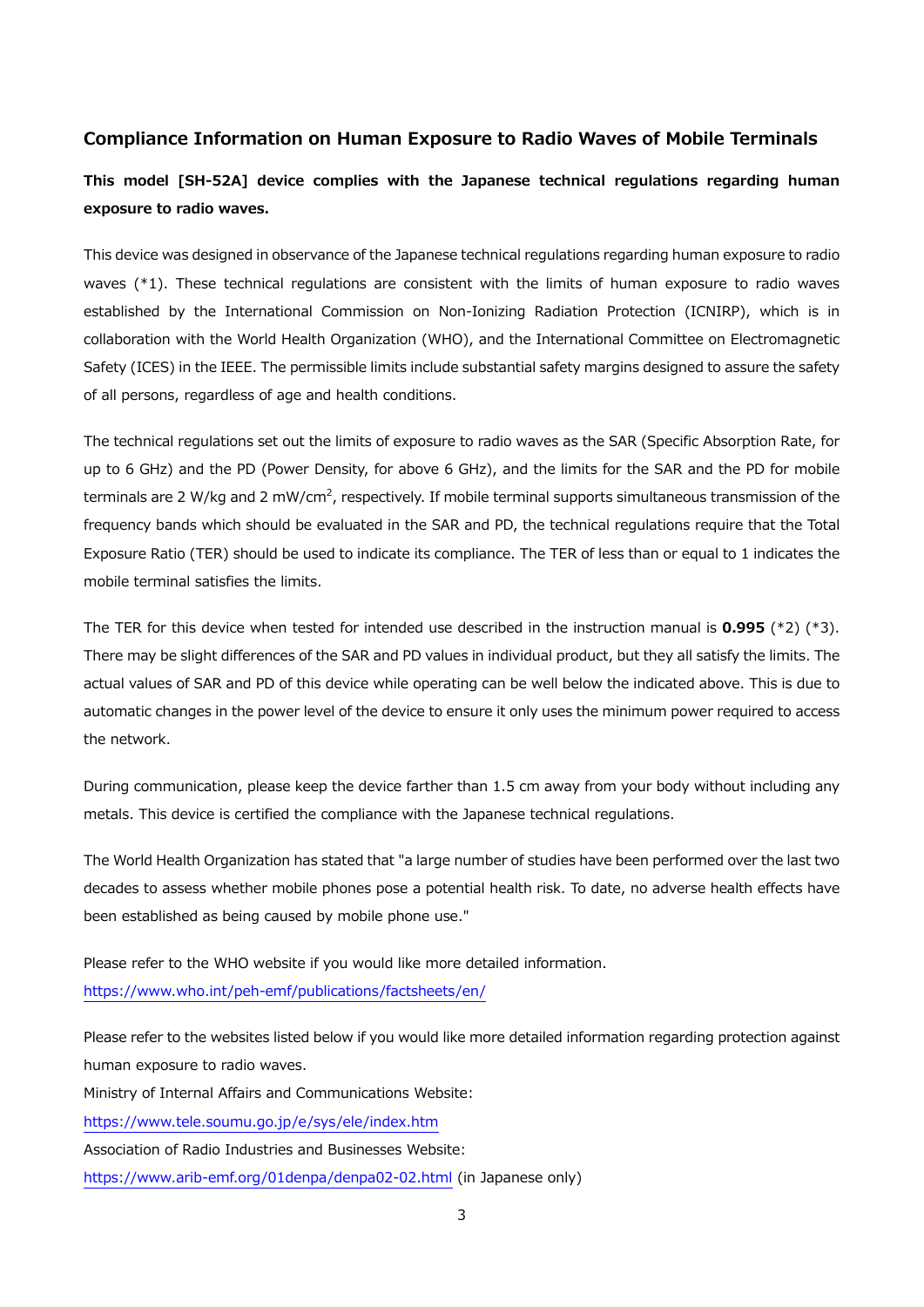NTT DOCOMO, INC. Website:

https://www.nttdocomo.co.jp/english/product/sar/

SHARP Corporation Website:

http://k-tai.sharp.co.jp/support/sar/

\*1 The technical regulations are provided in Article 14-2 of Radio Equipment Regulations, a Ministerial Ordinance of the Radio Act.

\*2 Including other radio systems that can be simultaneously used with 5G/LTE/FOMA.

\*3 The SAR and PD values used for obtaining TER for this mobile terminal are: SAR of 0.865 W/kg and PD of 1.125 mW/cm<sup>2</sup>.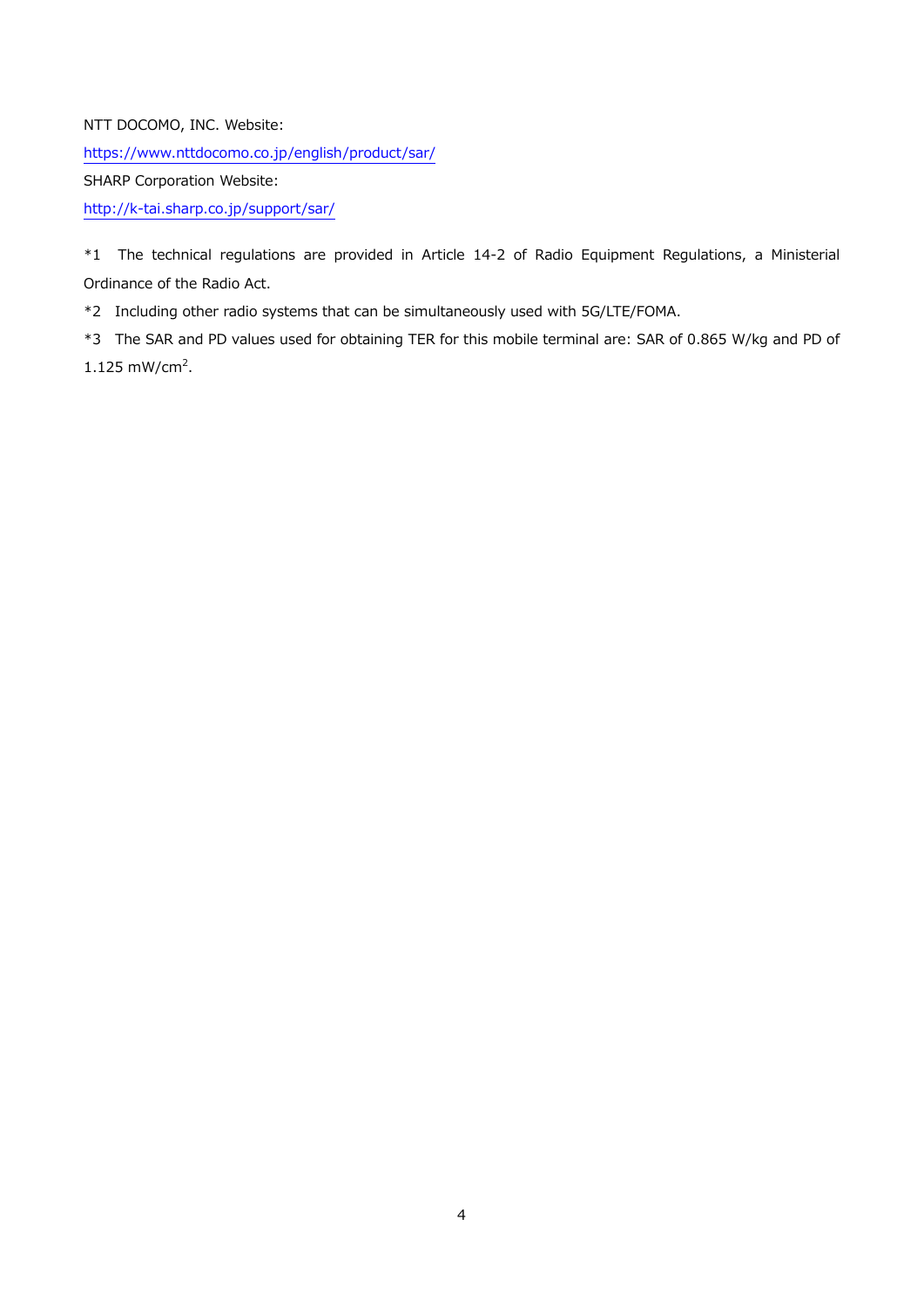### **FCC RF Exposure Information**

Your device is a radio transmitter and receiver.

It is designed and manufactured not to exceed the emission limits for exposure to radio frequency (RF) energy set by the Federal Communications Commission of the U.S. Government.

The guidelines are based on standards that were developed by independent scientific organizations through periodic and thorough evaluation of scientific studies. The standards include a substantial safety margin designed to assure the safety of all persons, regardless of age and health.

The exposure standard for wireless devices employs a unit of measurement known as the Specific Absorption Rate, or SAR. The SAR limit set by the FCC is 1.6 W/kg.

The tests are performed in positions and locations (e.g., at the ear and worn on the body) as required by the FCC for each model. The highest SAR value for this model device when tested for intended use described in the instruction manual is **1.38 W/kg**.

For body worn operation, this device has been tested and meets the FCC RF exposure guidelines. During communication, please use an accessory designated for this product or an accessory which contains no metal and which positions the device a minimum of 1.0.cm from the body.

The use of accessories that do not satisfy these requirements may not comply with FCC RF exposure requirements, and should be avoided.

The FCC has granted an Equipment Authorization for this model device with all reported SAR levels evaluated as in compliance with the FCC RF emission guidelines. SAR information on this model device is on file with the FCC and can be found under the Display Grant section of https://www.fcc.gov/oet/ea/fccid on FCC ID APYHRO00283. Additional information on Specific Absorption Rates (SAR) can be found on the FCC website at https://www.fcc.gov/general/radio-frequency-safety-0.